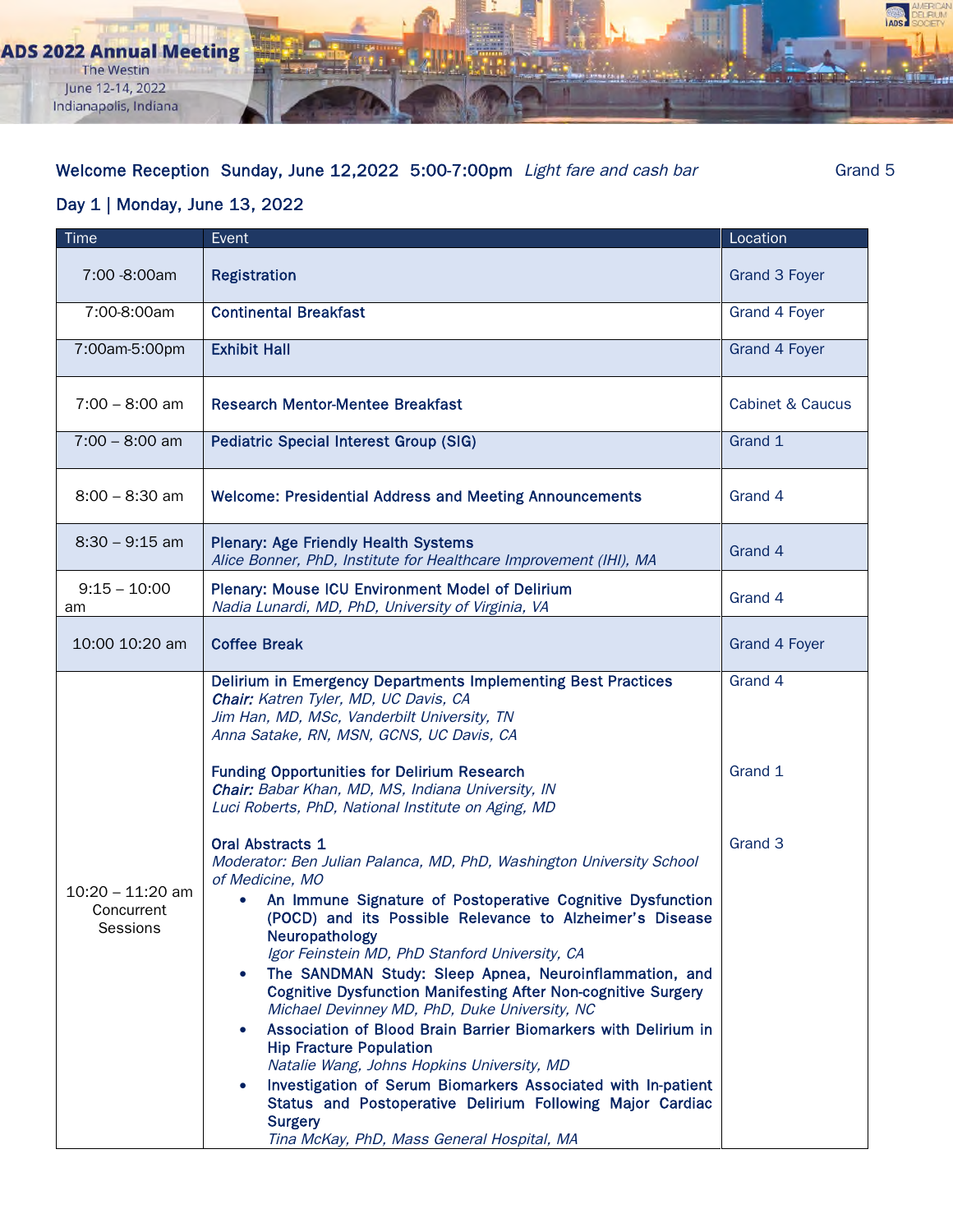|                                                     | A Delirium Risk Stratification Tool and Delirium Rounds to Prevent<br><b>Delirium in Hospitalized Older Adults</b><br><b>Chair:</b> Tru Byrnes, DNP, Atrium Health Senior Care, NC<br>Jennifer Woodward, MD, Atrium Health Senior Care, ND<br>Alice Bonner, PhD, Institute for Healthcare Improvement (IHI), MA<br>Advancement of EEG Technologies and Approaches for Better Clinical<br><b>Practice</b><br><b>Chair:</b> Arjen Slooter, MD, PhD, University Medical Center, Utrecht, The<br>Netherlands<br>Lisbeth Evered, BSc, MBiostats, PhD, Weill Cornell Medicine, NY<br>Eyal Kimchi, MD, PhD, Massachusetts General Hospital, MA<br>Gen Shinozake, MD, Stanford University, CA<br>Sudhin Shah, PhD, Weill Cornell Medicine, NY                                                                                                                                                                                                                                                                                                                                                                                                                                                                                                                                                                                                                                                                                                                                                                                                                                                                      | Grand 4<br>Grand 1              |
|-----------------------------------------------------|------------------------------------------------------------------------------------------------------------------------------------------------------------------------------------------------------------------------------------------------------------------------------------------------------------------------------------------------------------------------------------------------------------------------------------------------------------------------------------------------------------------------------------------------------------------------------------------------------------------------------------------------------------------------------------------------------------------------------------------------------------------------------------------------------------------------------------------------------------------------------------------------------------------------------------------------------------------------------------------------------------------------------------------------------------------------------------------------------------------------------------------------------------------------------------------------------------------------------------------------------------------------------------------------------------------------------------------------------------------------------------------------------------------------------------------------------------------------------------------------------------------------------------------------------------------------------------------------------------|---------------------------------|
| $11:30 - 12:45$ pm<br>Concurrent<br><b>Sessions</b> | <b>Oral Abstracts 2</b><br>Moderator: Clay Angel, MD, Kaiser Permanente, Northern California<br>An Interactive Digital Intervention for the Reduction of<br>$\bullet$<br>Unscheduled Medication Use for the Management of Delirium<br><b>Associated Agitation in Acute Care Environments</b><br>Michelle Nicholas, RN, MSc, PhD(s), Fraser Health Authority,<br>Simon Fraser University, British Columbia, Canada<br>Inpatient Delirium Reduction and Early Acute Management<br>$\bullet$<br>(iDREAM) Phase 1 Results<br>Jerry Bradley MD, University of Louisville/Owensboro Health, KY<br>Positive Scores on the 4AT Delirium Assessment Tool on<br>$\bullet$<br>Hospital Admission is Linked to Mortality. Length of Stay, and<br>Home Time: A Two-Center Study of 82,770 Emergency<br><b>Admissions</b><br>Alasdair MacLullich, MRCP, PhD, The University of Edinburgh,<br>Scotland, UK<br>The Impact of Physical and Occupational Therapy on Delirium<br>$\bullet$<br>Duration in Hospitalized Older Adults Admitted Through the<br><b>Emergency Department</b><br>James Jordano, B.S. Vanderbilt University School of Medicine, TN<br>Bridging Nursing Assessment and Clinical Awareness of<br>$\bullet$<br><b>Delirium by Best Practice Advisory</b><br>Sandeep Pagali, MD, PhD, Mayo Clinic, MN<br><b>Statistical Consultation Roundtable for Junior Investigators</b><br>Chair: Elizabeth Colantuoni, PhD, Bloomberg School of Public Health,<br>Johns Hopkins University, MD<br>Richard Jones, ScD, Brown University, RI<br>Michael Harhay, PhD, MPH, Perelman School of Medicine, University of | Grand 3<br>Council &<br>Chamber |
|                                                     | Pennsylvania, PA                                                                                                                                                                                                                                                                                                                                                                                                                                                                                                                                                                                                                                                                                                                                                                                                                                                                                                                                                                                                                                                                                                                                                                                                                                                                                                                                                                                                                                                                                                                                                                                           |                                 |
| $12:45 - 1:30$ pm                                   | Lunch                                                                                                                                                                                                                                                                                                                                                                                                                                                                                                                                                                                                                                                                                                                                                                                                                                                                                                                                                                                                                                                                                                                                                                                                                                                                                                                                                                                                                                                                                                                                                                                                      | Grand 2                         |
| $1:00 - 1:25$ PM                                    | <b>Exhibitor Forum - EyeControl</b>                                                                                                                                                                                                                                                                                                                                                                                                                                                                                                                                                                                                                                                                                                                                                                                                                                                                                                                                                                                                                                                                                                                                                                                                                                                                                                                                                                                                                                                                                                                                                                        | Senate                          |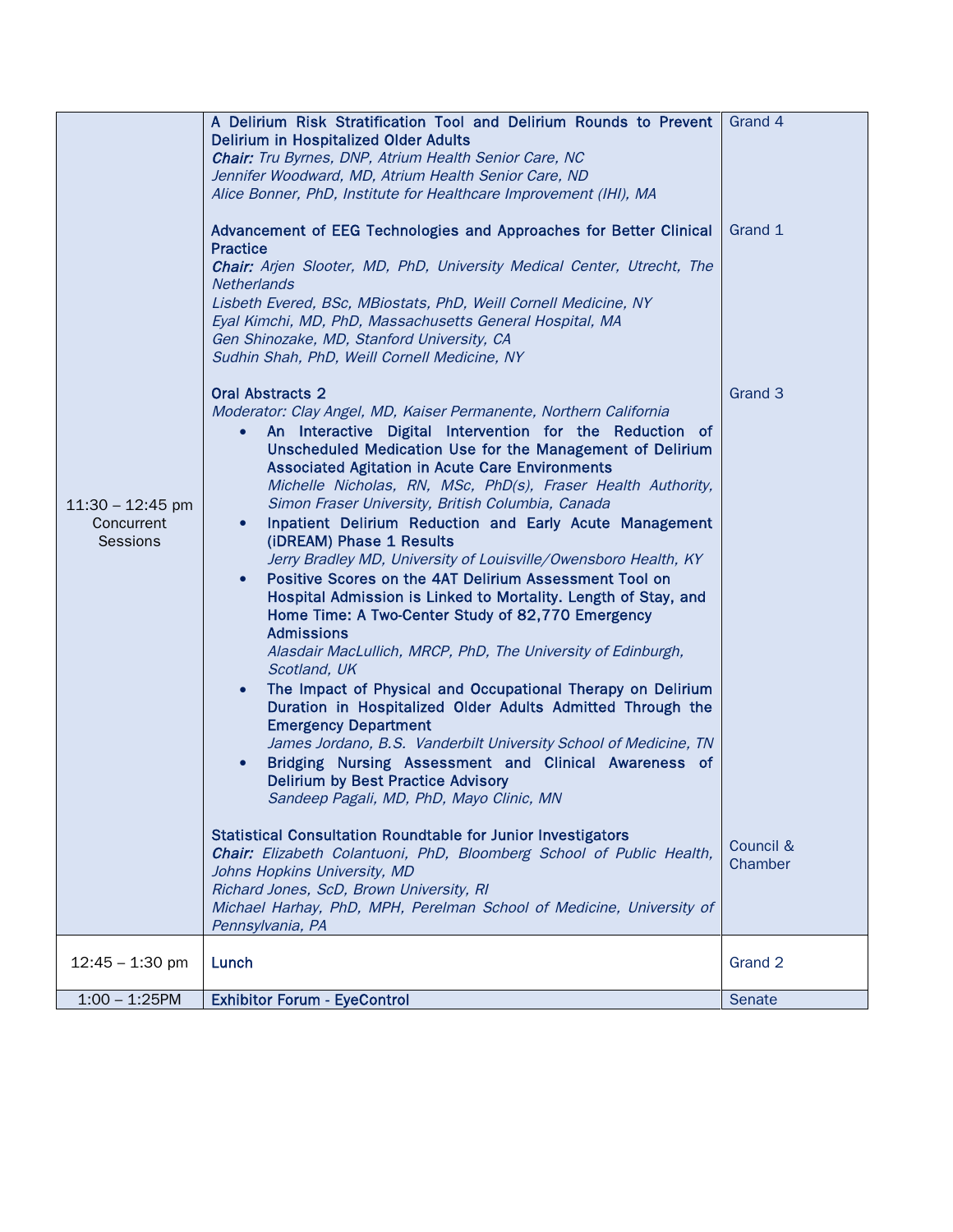|                                            | Addressing Delirium in the Acute and Post-Acute Care Setting<br>Chair: Carmen Goudeau, DNP, MS, BSN-RN, John Peter Smith Hospital,<br><b>TX</b><br>Rebecca Spear, DNP, ARNP, AGNP-BC, Kaiser Permanente, CA<br>Ariba Khan, MD, MPH, AGSF, Advocate Aurora Health, WI                                                                                                                                                                                                                                                                                                                                                                                                                            | Grand 4              |
|--------------------------------------------|-------------------------------------------------------------------------------------------------------------------------------------------------------------------------------------------------------------------------------------------------------------------------------------------------------------------------------------------------------------------------------------------------------------------------------------------------------------------------------------------------------------------------------------------------------------------------------------------------------------------------------------------------------------------------------------------------|----------------------|
|                                            | <b>NIDUS II Delirium Research Network</b><br>Moderator: Luci Roberts, PhD, National Institute on Aging, MD<br>Overview and What NIDUS II Can Do for You<br>Sharon K. Inouye, MD, MPH, Harvard Medical School, MA<br>NIDUS II Measurement Core: Harmonization of Delirium<br><b>Measures</b><br>Richard N. Jones, ScD, Brown University, RI<br><b>NIDUS II Animal Models Working Group</b><br>Niccolo Terrando, PhD for the DREAM Group, Duke University, NC                                                                                                                                                                                                                                     | Grand 1              |
| $1:30 - 2:30$ pm<br>Concurrent<br>Sessions | Symposium: From Mouse Models and Mechanisms to Therapeutc<br><b>Targets for Delirium</b><br>Chair: John Newman, MD, PhD, Buck Institute for Research on Aging and<br>UCSF, CA<br>Shouri Lahiri, MD, Cedars-Sinai Medical Center, CA<br>Ai-Ling Lin, PhD, University of Missouri - Columbia, MO<br>Ting Yang, MD, PhD, Duke University, NC                                                                                                                                                                                                                                                                                                                                                       | Grand 3              |
|                                            | Symposium: The Evolution of Care for ICU Delirium in Critically III<br><b>Infants and Children</b><br>Chair: Heidi Smith, MD, MSCI, Vanderbilt University, TN & Chani Traube,<br>MD, Weill Cornell Medicine, NY<br><b>Novel Considerations for PICU Care</b><br>$\bullet$<br>Yu Kawai, MD, Mayo Clinic College of Medicine and Science, MN<br><b>Evidence-Based Practice for the Pediatric ICU</b><br>$\bullet$<br>John Berkenbosch, MD, University of Louisville, KY<br>Implementation of Bundled Care in the Pediatric ICU<br>John Lin, MD, Washington University, MO<br>The "Why" Behind Evolving Practices in the Pediatric ICU<br>٠<br>Leslie Dervan, MD, MS, University of Washington, WA | Council &<br>Chamber |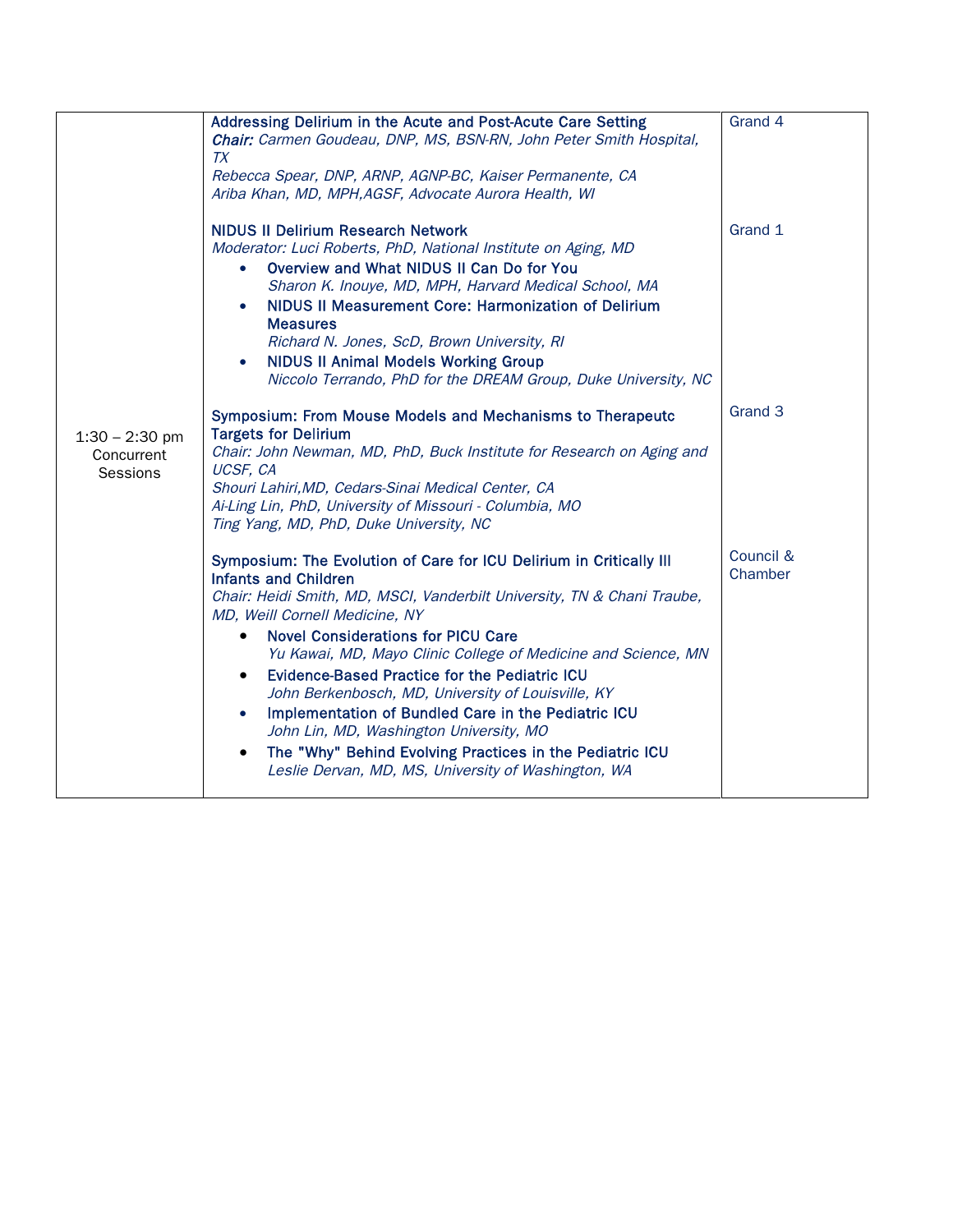|                                            | Symposium: Cognitive Sparing Strategies: Insights from Animal                                                                                                                                                                                                                                                                                                                                                                                                                                                                                                                                       | Grand 4              |
|--------------------------------------------|-----------------------------------------------------------------------------------------------------------------------------------------------------------------------------------------------------------------------------------------------------------------------------------------------------------------------------------------------------------------------------------------------------------------------------------------------------------------------------------------------------------------------------------------------------------------------------------------------------|----------------------|
|                                            | <b>Models</b><br>Chair: Beverley Orser, MD, PhD, University of Toronto, Canada<br>Dian-Shi Wang, MD, PhD, University of Toronto, Canada                                                                                                                                                                                                                                                                                                                                                                                                                                                             |                      |
| $2:40 - 3:40$ pm<br>Concurrent<br>Sessions | Laura Zhang, MD, PhD, Massachusetts General Hospital, MA<br>Sarinnapha Vasunilashorn, PhD, Beth Israel Deaconess Medical Center,<br>MA                                                                                                                                                                                                                                                                                                                                                                                                                                                              |                      |
|                                            | <b>Submitting Delirium Research to Journals</b><br>Chair: James Rudolph, MD, Brown University, RI<br>Benjamin Lee, MD, University of Rochester School of Medicine, NY (J<br>Acad Consult. Liaison Psychiatry)                                                                                                                                                                                                                                                                                                                                                                                       | Grand 1              |
|                                            | Daniel Davis, PhD, University of College London, London, UK (Delirium,<br><b>Delirium Communications Journal)</b><br>Karin Neufeld, MD, MPH, Johns Hopkins University School of Medicine,<br>MD (Am J Geriatr Psychiatry)                                                                                                                                                                                                                                                                                                                                                                           |                      |
|                                            | <b>NIDUS Oral Abstracts I</b><br>Moderator: Edward Marcantonio, MD, SM, Harvard Medical School, MA &<br>John Devlin, PharmD, Northeastern University, MA<br>Pre- and Postoperative CSF Proteomic Signatures of<br>$\bullet$<br><b>Postoperative Delirium</b><br>Michael Devinney, MD, PhD, Duke University, NC<br>Association of Gut Microbiome and Delirium in Acutely III Older<br><b>Adults</b><br>Thiago J. Avelino-Silva, MD, PhD, Division of Geriatrics, University<br>of Soa Paulo Medical School<br>Pre-ICU Anxiety and Depression and Risk of Delirium in<br><b>Critically III Adults</b> | Grand 3              |
|                                            | Ting Ting Wu, PharmD, Northeastern University, MA<br><b>Characterization of ICU Delirium Among Liver Transplant</b><br><b>Recipients</b><br>Jessica Ruck, MD, Johns Hopkins School of Medicine, MD                                                                                                                                                                                                                                                                                                                                                                                                  |                      |
|                                            | <b>Symposium: Delirium in Palliative Care</b><br>Chair: Michelle Weckmann, MD, University of Iowa, IA<br>Shirley Bush, MBBS, University of Ottawa, Canada<br>Annmarie Hosie, RN, PhD, The University of Notre Dame Australia and St<br>Vincent's Health Network Sydney, Australia<br>Meera Agar, MBBS, PhD, University of Technology Sydney, Australia<br>Denise Kresevic, RN, GNP, VA Northeast Ohio Healthcare System, OH                                                                                                                                                                         | Council &<br>Chamber |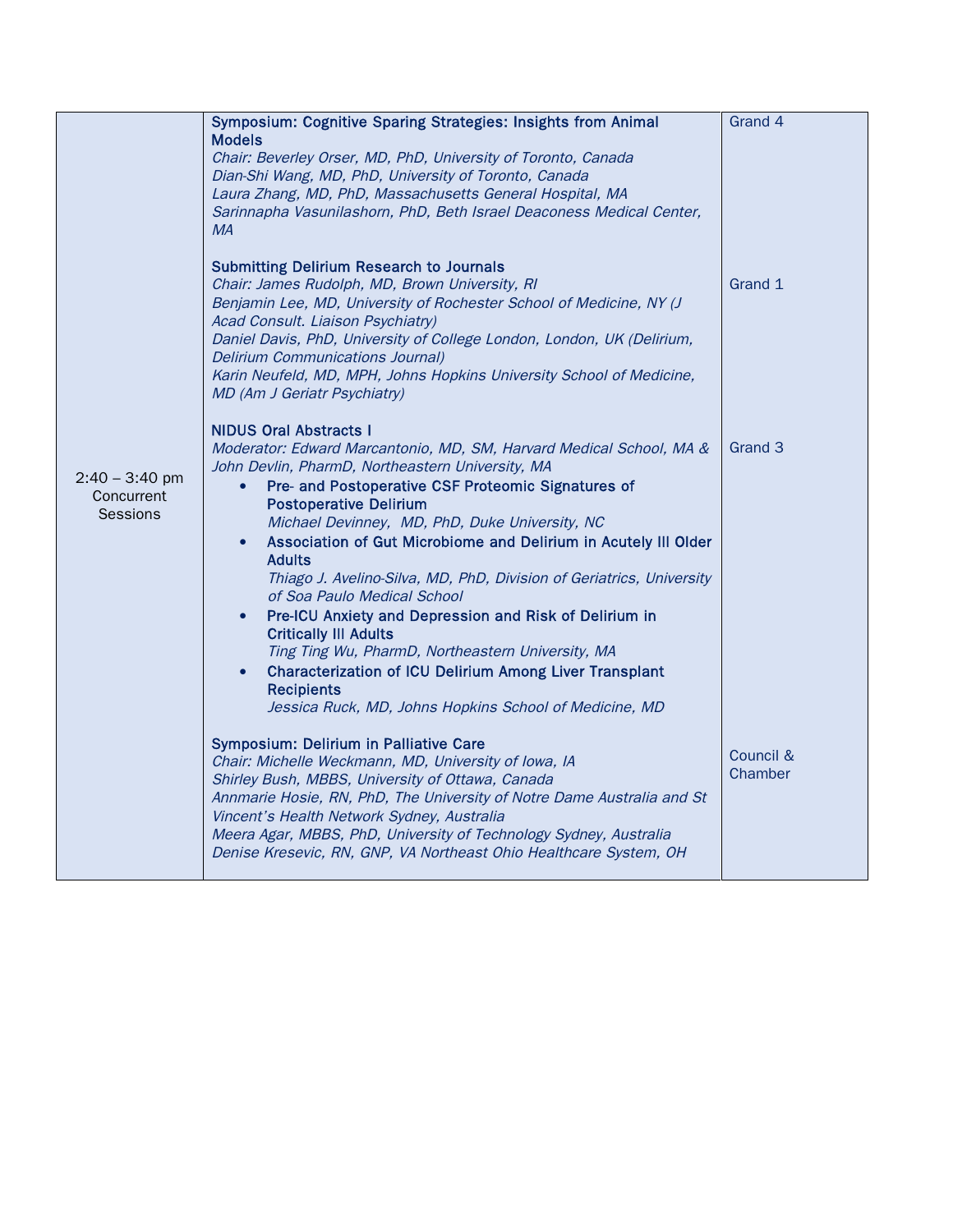|                                            | <b>Symposium: Parsing Delirium Beyond Motoric Subtypes</b><br>Chair: Mark Oldham, MD, University of Rochester School of Medicine, NY<br>Alasdair MacLullich, MRCP, PhD, The University of Edinburgh, Scotland,<br>UK<br>Arjen Slooter, MD, PhD, University Medical Center Utrecht, The<br>Netherlands<br>Karin Neufeld, MD, MPH, Johns Hopkins University School of Medicine,<br><b>MD</b><br>The New Frontier for Delirium Prevention & Management: Translation<br>and Implementation of Evidence into Hospital and Rehab at Home<br><b>Models</b><br>Moderators: Gideon Caplan, MB BS, MD, FRACP, UNSW, Australia<br>Heidi Lindroth, PhD, RN, Mayo Clinic College of Medicine and Science,<br><b>MN</b><br>Margaret Paulson, DO, Mayo Clinic College of Medicine and Science, MN<br>Erin Shadbolt, RN, Mayo Clinic College of Medicine and Science, MN                                                                                                                                                                                                                                                                                                                                                                                                                                                                                                                                                                                                                                                      | Grand 4<br>Grand 1              |
|--------------------------------------------|---------------------------------------------------------------------------------------------------------------------------------------------------------------------------------------------------------------------------------------------------------------------------------------------------------------------------------------------------------------------------------------------------------------------------------------------------------------------------------------------------------------------------------------------------------------------------------------------------------------------------------------------------------------------------------------------------------------------------------------------------------------------------------------------------------------------------------------------------------------------------------------------------------------------------------------------------------------------------------------------------------------------------------------------------------------------------------------------------------------------------------------------------------------------------------------------------------------------------------------------------------------------------------------------------------------------------------------------------------------------------------------------------------------------------------------------------------------------------------------------------------------|---------------------------------|
| $3:50 - 5:05$ pm<br>Concurrent<br>Sessions | Chani Traube, MD, Weill Cornell Medicine, NY<br><b>Oral Abstracts 3</b><br>Moderator: John Newman, MD, PhD, University of Southern California<br>Surgery, Anesthesia and Intensive Care Environment Induces<br>$\bullet$<br>Delirium-Like Disruption of Sleep, Circadian Rhythm and EEG<br><b>Oscillatory Dynamics in Aged Mice</b><br>Michal Jedrusiak, University of Virginia Health System, VA<br>Relationship Among Biomarkers of Inflammation, Astrocyte<br>$\bullet$<br>Activation and Neuronal Injury and Delirium Duration and<br><b>Mortality</b><br>Peter Conrad, MD, Indiana University School of Medicine, IN<br>Delirium Precipitating Factors and Inflammatory Biomarkers in<br>$\bullet$<br><b>Acutely III Older Adults</b><br>Thiago Avelino-Silva, MD, PhD, University of Sao Paulo, Brazil<br>Pre-hospital Prescribing of ACE-Inhibitors and Angiotension<br>Receptor Blockers Does Not Reduce the Incidence of Delirium<br>in Critically III Patients<br>Malissa Mulkey, PhD, Indiana University, IN<br>Protective Factors Influence Resilience to Delirium After<br><b>Elective Orthopaedic Surgery</b><br>Emily Bowman, BSc, Queen's University, Belfast<br>Delirium in the Critically III Patient<br>Chair: Federico Carini, MD, Mount Sinai Hospital, University of Toronto,<br>Canada<br>Eduardo A. Tobar, MD, Universidad de Chile, Santiago, Chile<br>Lisa Burry, BScPharm, PharmD, Mount Sinai Hospital, University of<br>Toronto, Canada<br>Biren Kamdar, UC San Diego Health, CA | Grand 3<br>Council &<br>Chamber |
| 5:15-6:30pm                                | <b>Poster Viewing and Reception</b>                                                                                                                                                                                                                                                                                                                                                                                                                                                                                                                                                                                                                                                                                                                                                                                                                                                                                                                                                                                                                                                                                                                                                                                                                                                                                                                                                                                                                                                                           | Grand 5                         |
|                                            |                                                                                                                                                                                                                                                                                                                                                                                                                                                                                                                                                                                                                                                                                                                                                                                                                                                                                                                                                                                                                                                                                                                                                                                                                                                                                                                                                                                                                                                                                                               |                                 |
| $7:00 - 9:00$ pm                           | Social Event at the Rathskeller<br>*Additional ticket purchase required                                                                                                                                                                                                                                                                                                                                                                                                                                                                                                                                                                                                                                                                                                                                                                                                                                                                                                                                                                                                                                                                                                                                                                                                                                                                                                                                                                                                                                       |                                 |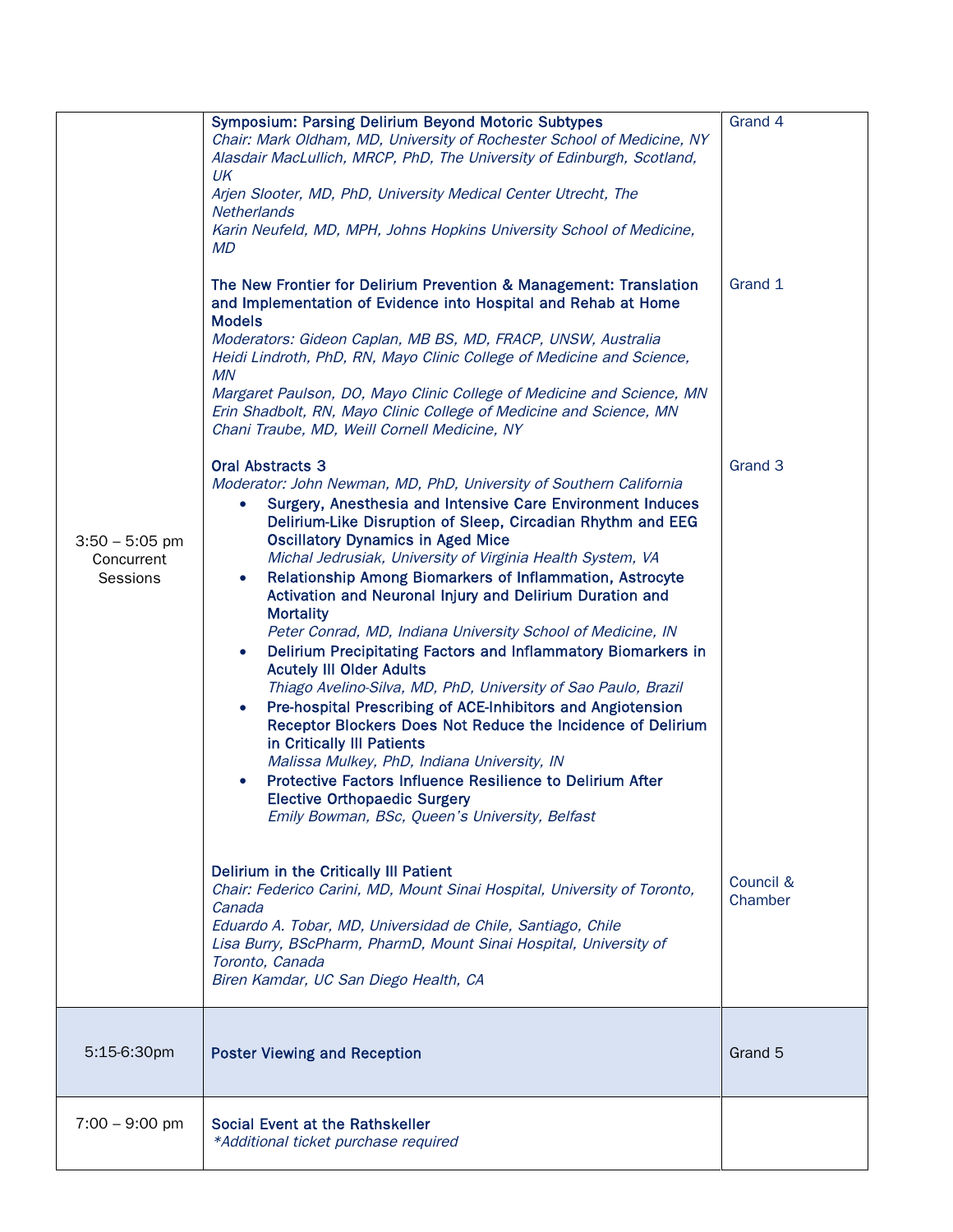## Day 2 | Tuesday, June 14, 2022

| <b>Time</b>                                  | Event                                                                                                                                                                                                                                                                                                                                                                                                                                                                                                                                                                                                                                                                                                                                                                                                                                                                                                                                                                                                                                                                                                                        | Location                      |
|----------------------------------------------|------------------------------------------------------------------------------------------------------------------------------------------------------------------------------------------------------------------------------------------------------------------------------------------------------------------------------------------------------------------------------------------------------------------------------------------------------------------------------------------------------------------------------------------------------------------------------------------------------------------------------------------------------------------------------------------------------------------------------------------------------------------------------------------------------------------------------------------------------------------------------------------------------------------------------------------------------------------------------------------------------------------------------------------------------------------------------------------------------------------------------|-------------------------------|
| $7:00 - 8:00$ am                             | <b>Registration</b>                                                                                                                                                                                                                                                                                                                                                                                                                                                                                                                                                                                                                                                                                                                                                                                                                                                                                                                                                                                                                                                                                                          | <b>Grand Foyer 3</b>          |
|                                              | <b>Continental Breakfast</b>                                                                                                                                                                                                                                                                                                                                                                                                                                                                                                                                                                                                                                                                                                                                                                                                                                                                                                                                                                                                                                                                                                 | Grand 4 Foyer                 |
|                                              | <b>Research Committee</b>                                                                                                                                                                                                                                                                                                                                                                                                                                                                                                                                                                                                                                                                                                                                                                                                                                                                                                                                                                                                                                                                                                    | Grand 1                       |
|                                              | <b>Educational Committee</b>                                                                                                                                                                                                                                                                                                                                                                                                                                                                                                                                                                                                                                                                                                                                                                                                                                                                                                                                                                                                                                                                                                 | Grand 2                       |
|                                              | <b>Membership Committee</b>                                                                                                                                                                                                                                                                                                                                                                                                                                                                                                                                                                                                                                                                                                                                                                                                                                                                                                                                                                                                                                                                                                  | Grand 3                       |
|                                              | <b>Neurodelirium Special Interest Group (SIG)</b>                                                                                                                                                                                                                                                                                                                                                                                                                                                                                                                                                                                                                                                                                                                                                                                                                                                                                                                                                                                                                                                                            | Caucus                        |
|                                              | Latin American Delirium Special Interest Group (LADIG)                                                                                                                                                                                                                                                                                                                                                                                                                                                                                                                                                                                                                                                                                                                                                                                                                                                                                                                                                                                                                                                                       | Cabinet                       |
| $7:00am - 5:00pm$                            | <b>Exhibit Hall</b>                                                                                                                                                                                                                                                                                                                                                                                                                                                                                                                                                                                                                                                                                                                                                                                                                                                                                                                                                                                                                                                                                                          | Grand 4 Foyer                 |
| $8:00 - 8:30$ am                             | <b>Awards and Announcements</b>                                                                                                                                                                                                                                                                                                                                                                                                                                                                                                                                                                                                                                                                                                                                                                                                                                                                                                                                                                                                                                                                                              | Grand 4                       |
| $8:30 - 9:15$ am                             | <b>Plenary: Perioperative Delirium</b><br>Lisbeth Evered, BSc, MBiostats, PhD, Weill Cornell Medicine, NY                                                                                                                                                                                                                                                                                                                                                                                                                                                                                                                                                                                                                                                                                                                                                                                                                                                                                                                                                                                                                    | Grand 4                       |
| $9:15 - 10:00$ am                            | Plenary: Innovation and Implementation: A C-Suite Perspective<br>Arif Nazir, MD, SHC Medical Partners, KY                                                                                                                                                                                                                                                                                                                                                                                                                                                                                                                                                                                                                                                                                                                                                                                                                                                                                                                                                                                                                    | Grand 4                       |
| 10:00 10:20 am                               | <b>Coffee Break</b>                                                                                                                                                                                                                                                                                                                                                                                                                                                                                                                                                                                                                                                                                                                                                                                                                                                                                                                                                                                                                                                                                                          | Grand 4 Foyer                 |
| $10:20 - 11:35$ am<br>Concurrent<br>Sessions | Successful Implementation of Delirium Detection at Scale in Routine<br>Care<br>Chair: Alasdair MacLullich, MRCP, PhD, The University of Edinburgh,<br>Scotland, UK<br>Rakesh Arora, MD, PhD, University of Manitoba, Manitoba, Canada<br>Meg Sands, BMBS, FAChPM, Mphil, UNSW, Australia<br>Kathryn Agarwal, MD, Baylor College of Medicine, TX<br>Karin Neufeld, MD, MPH, Johns Hopkins School of Medicine, MD<br>Stacey Williams, BSN, MSN, CPNP-AC, Vanderbilt University<br><b>Symposium: Novel Approaches to Understanding Delirium</b><br>Pathophysiology: From Preclinical Models To Clinical Samples<br>Chair: Esther Oh, MD, PhD, Johns Hopkins University School of Medicine<br>Niccolo Terrando, PhD, Duke University, NC<br>Sarinnapha Vasunilashorn, PhD, Harvard Medical School, MA<br>Gen Shinozaki, MD, Stanford University School of Medicine, CA<br>Gideon Caplan, MB BS, MD, FRACP, UNSW, Australia<br><b>NIDUS Pilot Award Research Presentation</b><br>Moderator: John Devlin, PharmD, Northeastern University, MA<br>Pratik Pandharipande, MD, MSc, Vanderbilt University Medical Center,<br><b>TN</b> | Grand 4<br>Grand 1<br>Grand 3 |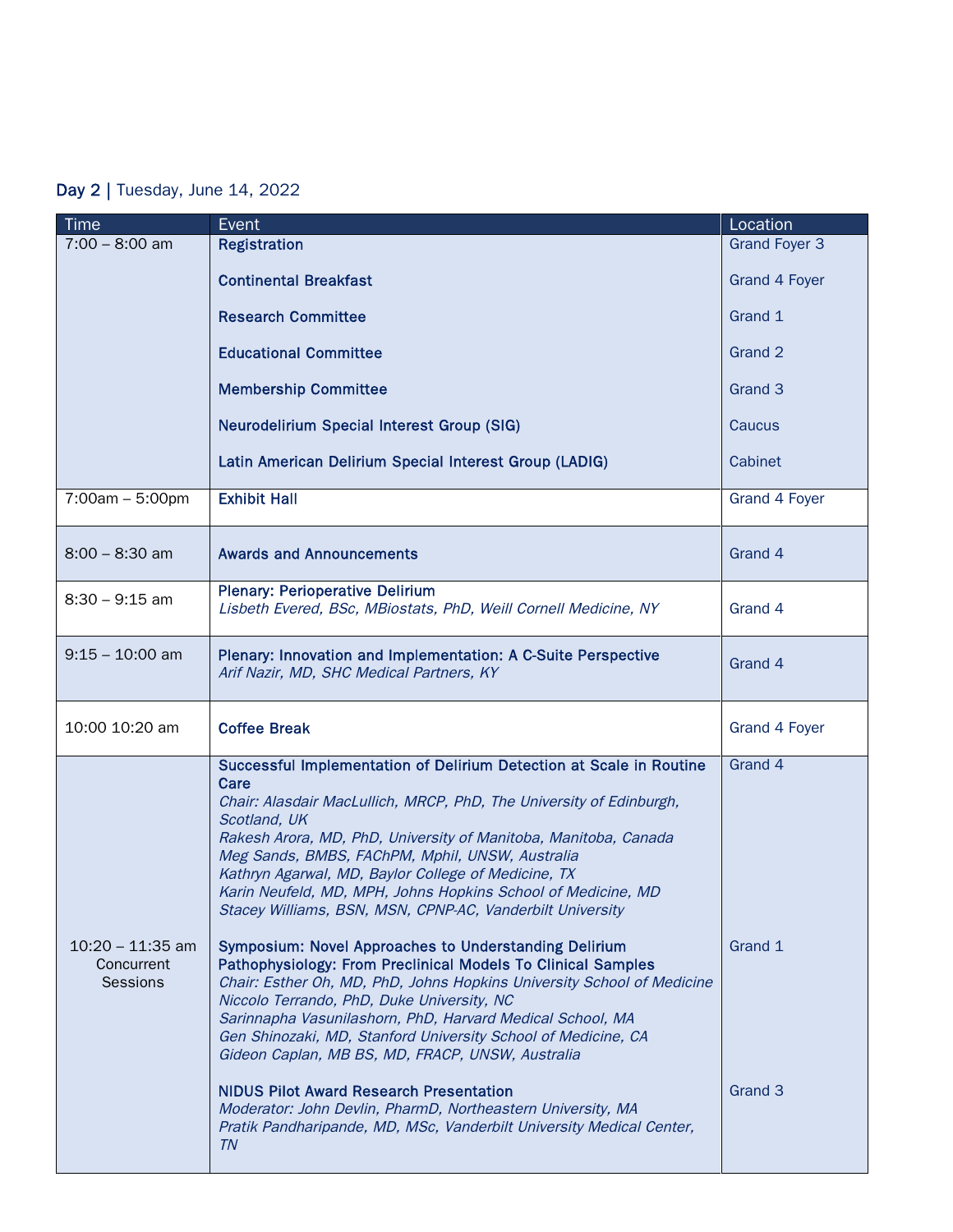|                                             | Potentiation of $\alpha$ -amino-3-hydroxy-5-methyl-4-isoxazole propionic<br>$\bullet$<br>Acid Receptors (AMPAR) by Highly-sulfated Chondroitin Sulfate: a<br><b>Novel Contributor to Sepsis-associated Delirium</b><br>Joseph Hippensteel, MD, University of Colorado School of<br>Medicine, CO<br><b>Computable Phenotyping of Delirium: Analyzing the</b><br>$\bullet$                                                                                                                                                                                                                                                                                                                                                                                                                                                                                                                                                                                                                      |                      |
|---------------------------------------------|-----------------------------------------------------------------------------------------------------------------------------------------------------------------------------------------------------------------------------------------------------------------------------------------------------------------------------------------------------------------------------------------------------------------------------------------------------------------------------------------------------------------------------------------------------------------------------------------------------------------------------------------------------------------------------------------------------------------------------------------------------------------------------------------------------------------------------------------------------------------------------------------------------------------------------------------------------------------------------------------------|----------------------|
|                                             | <b>Unstructured Data</b><br>Kimberly Oosterhouse, PhD, RN, Loyola University, Chicago, II<br>Profiling Postoperative Neuroinflmmation in a Mouse Model<br>of Delirium Superimposed on Parkinson's Disease<br>Ravikanth Velagapudi, PhD, Duke University, NC                                                                                                                                                                                                                                                                                                                                                                                                                                                                                                                                                                                                                                                                                                                                   |                      |
|                                             | <b>Oral Abstracts 4</b><br>Moderator: Roberta Esteves Vieira de Castro, MD, MSC, PhD, Rio de<br>Janeiro State University, Brazil<br>Incidence of Delirium in a Pediatric UPC and Post Discharge<br>$\bullet$<br><b>Functionality</b><br>Jimena Alvarado Leon, MD, Universidad de Chile, Santiago, Chile<br><b>Describing Pediatric COVID-19 Associated Delirium</b><br>$\bullet$<br>Chani Traube, MD, Weill Cornell Medicine, NY<br>Potential for Remote Vital Sign Monitoring to Improve<br>$\bullet$<br><b>Hospital Patient Sleep</b><br>Sara LaHue, MD, University of California San Francisco, CA<br><b>Delirium Didactic Education and Protocol Implementation:</b><br>Using the Evidence in the Surgical/Trauma Intensive Care<br><b>Unit</b><br>Whayoun Lee, DNP, University of Chicago Medicine, II.<br>On the Front Lines: Delirium Knowledge among Hospital<br><b>Medicine Clinicians</b><br>Farah Kaiksow, MD, University of Wisconsin School of Medicine<br>and Public Health, WI | Council &<br>Chamber |
|                                             | Symposium: Delirium & COVID-19 Connecting Pathophysiology<br><b>Through Biomarkers of Inflammation</b><br>Chair: Sikandar Khan, DO, MS, Indiana School of Medicine, IN<br>Sophia Wang, MD, Indiana School of Medicine, IN<br>Esther Oh, MD, PhD, Johns Hopkins University School of Medicine<br>Chani Traube, MD, Weill Cornell Medicine, NY<br>Jose Maldonado, MD, Stanford University School of Medicine, CA                                                                                                                                                                                                                                                                                                                                                                                                                                                                                                                                                                                | Grand 4              |
| $11:45 - 1:00$ pm<br>Concurrent<br>Sessions | Symposium: Relationship Between Delirium and Disrupted Sleep and<br><b>Circadian Rhythms</b><br>Chair: Ben Julian Palanca, MD, PhD, Washington University School of<br>Medicine, MO<br>Lei Gao, MBBS, Massachusetts General Hospital, MA<br>Kendall Smith, MD, PhD, Washington School of Medicine, MO<br>Mark Oldham, MD, University of Rochester School of Medicine, NY                                                                                                                                                                                                                                                                                                                                                                                                                                                                                                                                                                                                                      | Grand 1              |
|                                             | Symposium: Addressing Delirium in the Perioperative Period<br>Chair: David Scott, MD, PhD, St Vincent's Hospital, Melbourne, Australia<br>Michael Devinney, MD, PhD, Duke University, NC<br>Christina Boncyk, MD, Vanderbilt University Medical Center, TN<br>Susana Vacas, MD, PhD, UCLA, CA                                                                                                                                                                                                                                                                                                                                                                                                                                                                                                                                                                                                                                                                                                 | Grand 3              |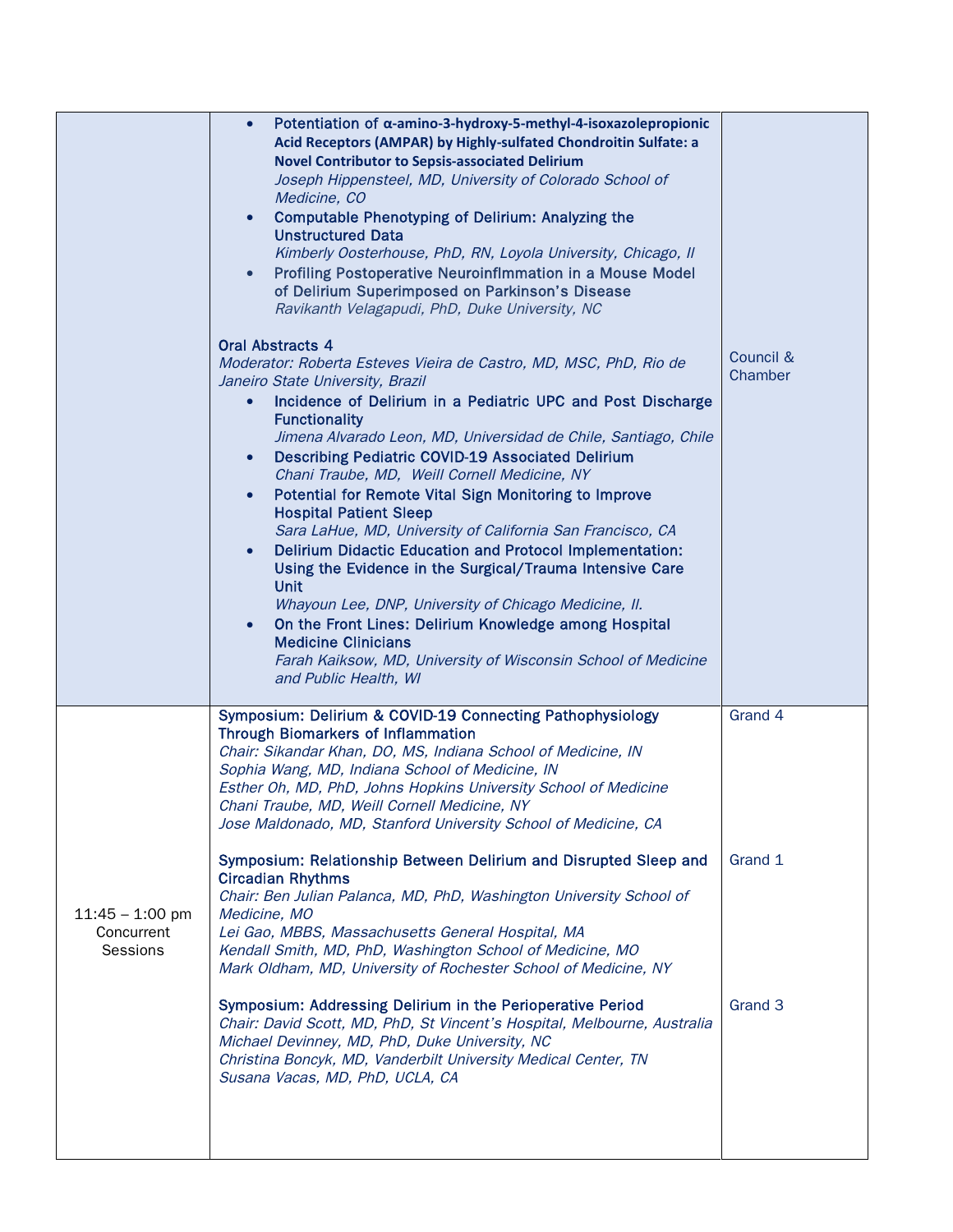|                                | <b>NIDUS Oral Abstracts 2</b>                                                                                     | Council & |
|--------------------------------|-------------------------------------------------------------------------------------------------------------------|-----------|
|                                | Moderators: Jan Busby Whitehead, MD, UNC School of Medicine, NC &                                                 | Chamber   |
|                                | Richard Jones, ScD, Brown University, Providence, RI                                                              |           |
|                                | A Feasibility Study of a Non-pharmacological Delirium                                                             |           |
|                                | Prevention Intervention for Hospitalized Maori and non-Maori                                                      |           |
|                                | with Advanced Cancer                                                                                              |           |
|                                | Annmarie Hosie, PhD, RN, University of Notre Dame Australia                                                       |           |
|                                | and St. Vincent's Health Network, Sydney, Australia                                                               |           |
|                                | Expression of Behavioral and Psychological Symptoms of<br>$\bullet$                                               |           |
|                                | Dementia With and Without Concomitant Delirium                                                                    |           |
|                                | Shih Yin Lin, MM, MPh, PhD, NYU Rory Meyers College of                                                            |           |
|                                | Nursing, NY                                                                                                       |           |
|                                | Fog Ahead: Delirium and Post-discharge Cognitive Impairment                                                       |           |
|                                | in Severe COVID-19                                                                                                |           |
|                                | Thiago Avelino-Silva, MD, PhD, University of Sao Paulo, Brazil<br>A Scoping Review of Perceptions From Healthcare |           |
|                                | Professionals on Antipsychotic Prescribing Practices in Acute                                                     |           |
|                                | <b>Care Settings</b>                                                                                              |           |
|                                | Natalia Jaworksa, MD, MSc, University of Calgary, Canada                                                          |           |
|                                |                                                                                                                   |           |
| $1:00 - 1:45$ pm               | Lunch                                                                                                             | Grand 5   |
|                                |                                                                                                                   |           |
|                                | The Business Case For An Age-Friendly Delirium Prevention and                                                     | Grand 4   |
|                                | <b>Treatment Program</b>                                                                                          |           |
|                                |                                                                                                                   |           |
|                                | Chair: Christine Waszynski, DNP, APRN, GNP-BC, FAAN Hartford                                                      |           |
|                                | Healthcare, CT                                                                                                    |           |
|                                | Jose Azar, MD, Indiana University Health, IN                                                                      |           |
|                                | Victor Tabbush, PhD, UCLA, CA                                                                                     |           |
|                                | Expanding Delirium from the Binary to the Spectrum: The Importance                                                | Grand 1   |
|                                | of Distress and Measuring Delirium Recovery                                                                       |           |
|                                | Chair: Heidi Lindroth, PhD, RN, May Clinic College of Medicine and                                                |           |
|                                | Science, MN                                                                                                       |           |
| $1:45 - 2:45$ pm<br>Concurrent | Alasdair MacLullich, MRCP, PhD, The University of Edinburgh, Scotland,                                            |           |
| Sessions                       | UK                                                                                                                |           |
|                                |                                                                                                                   |           |
|                                | Symposium: Composite Endpoints in Delirium Research Studies                                                       | Grand 3   |
|                                | Chair: Elizabeth Colantuoni, PhD, Bloomberg School of Public Health,                                              |           |
|                                | Johns Hopkins University, MD                                                                                      |           |
|                                | Catherine Auriemma, MD, Perelman School of Medicine, University of<br>Pennsylvania, PA                            |           |
|                                | Michael Harhay, PhD, MPH, Perelman School of Medicine, University of                                              |           |
|                                | Pennsylvania, PA                                                                                                  |           |
|                                | Elizabeth Colantuoni, PhD, Bloomberg School of Public Health, Johns                                               |           |
|                                | Hopkins University, MD                                                                                            |           |